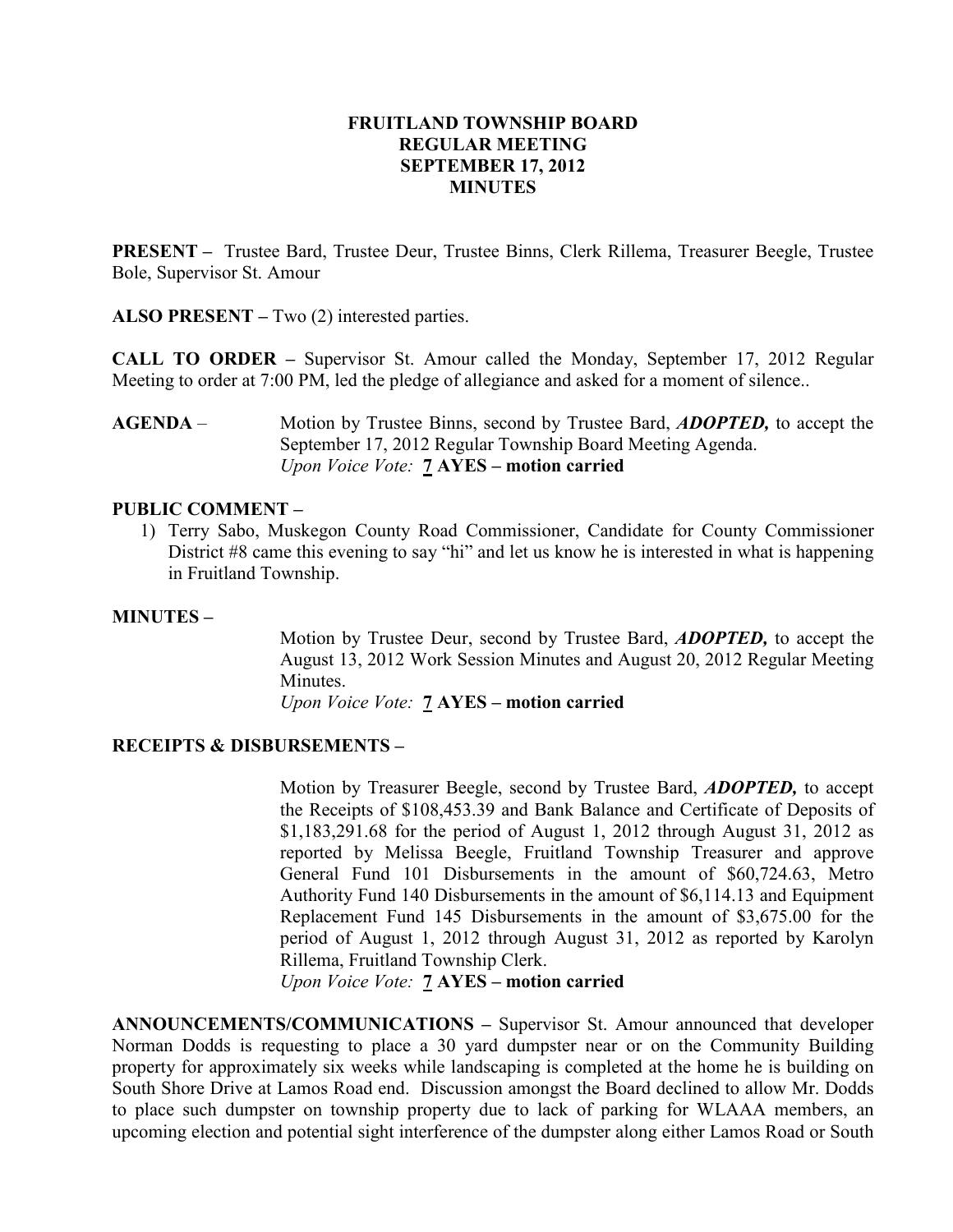#### FRUITLAND TOWNSHIP SEPTEMBER 17, 2012 REGULAR MEETING MINUTES

Shore Drive. Supervisor St. Amour will advise Mr. Dodds of the Board's decision. Supervisor St. Amour stated that he received a counter offer from the Fruitland Evangelical Covenant Church to purchase the newspaper container at a cost of \$250.00. The board agreed to such sale and the Clerk will prepare a bill of sale in the amount of \$250.00. Supervisor St. Amour announced that Fruitland Township will hold another candidate forum on Thursday, October 30, 2012. More information in an upcoming e-news.

## COMMITTEE/BOARD UPDATES –

- White Lake Ambulance Authority Trustee Bard reported the WLAA met on August 29 at 7:00 PM. Of the 111 calls in August, Fruitland Township had 14. She reported that from dispatch to arrival on scene, it took under 10 minutes or less for the majority of calls. Unfortunately, the new building was vandalized at a cost exceeding \$25,000.00. Director Dresen has filed a police report.
- White Lake Fire Authority Treasurer Beegle reported that the WLFA met on September 13 at 7:00 PM. The Articles of Incorporation have been adopted by the City of Whitehall and also Whitehall Township. Attorney Even has reviewed the Articles of Incorporation and has spoken to the WLFA's attorney with a difference of opinion on some language. The Board would like to review Attorney Even's language concerns at the October work session. Treasurer Beegle reported that the Employee Handbook and Policies & Procedures are being reviewed by their attorney at this time. A public hearing for the budget is scheduled for September 20, 2012 at 7:00 PM.
- Parks & Recreation Commission Supervisor St. Amour stated the potential idea list was given to the Chair of the Parks & Recreation Commission. The Commission met on September 12  $\omega$  7:00 PM and discussed the listing and need more clarification on some of the items. Supervisor St. Amour reinstated with Chair Shields that after the November Election a joint meeting should be held to discuss partnering on some of the items.
- Planning Commission –

Motion by Trustee Deur, second by Trustee Bole, **ADOPTED**, to approve the Planning Commission's recommendation for language changes to Article III, Section 3.29 Outdoor Storage in Residential Districts as just presented. Upon Voice Vote: 7 AYES – motion carried

Motion by Trustee Deur, second by Trustee Binns, ADOPTED, to approve the Planning Commission's recommendation for language changes to Article XX, Section 20.09 Remedies and Enforcement and also accept the Municipal Civil Infraction Fine Schedule as presented. Upon Voice Vote: 7 AYES – motion carried

• Zoning Board of Appeals – Clerk Rillema reported that a meeting was held on September 10, 2012 for Santiago Coronado, 6058 Murray Road requesting a variance on Article VIIIa Inland Lakes District, Section 8.02a 1 for the construction of a 14' x 19' Accessory Building. The ZBA approved the variance with a vote of 4 Ayes and 1 Nay.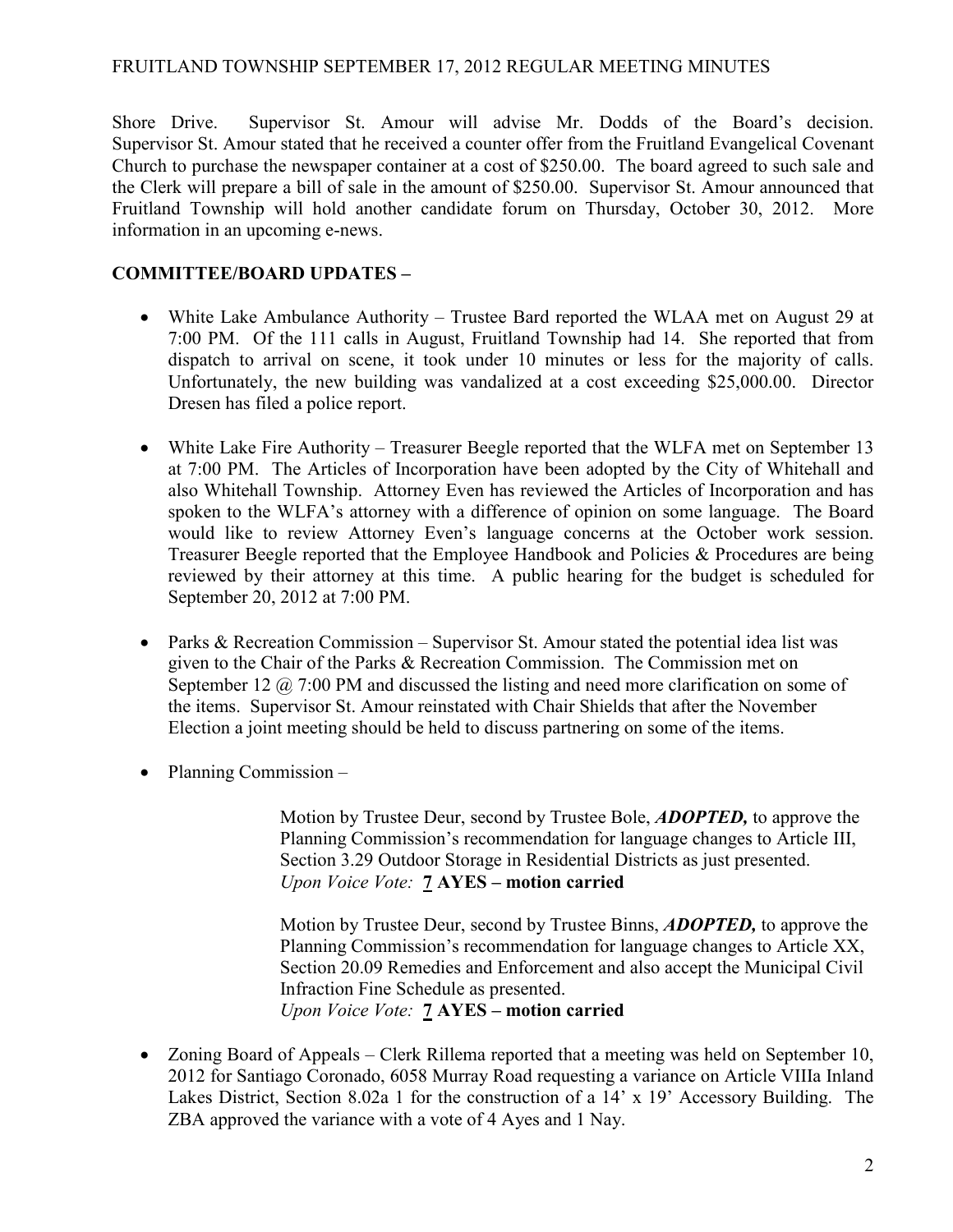- Citizens Advisory Wireless Committee Trustee Deur reported that he had a conversation with My-Spot with regards to expanding 4G in the Muskegon area. Unfortunately, Fruitland Township is not yet in the area proposed for expansion at this time.
- McMillan Road End Update Supervisor St. Amour reported that the email received from resident Nancy Johnson in regards to three separate instances. Supervisor St. Amour will follow up with police enforcement on procedures to be followed. Overall the board was pleased with the little activity engaged since the road end was reopened with the stairway.
- White Lake Public Advisory Committee Trustee Deur reported that Al Steinman will be speaking on the environmental history of White Lake at the White Lake Community Library on Sunday, September 23, 2012 with regards to the history of chemical manufacturing on White Lake.

#### OLD BUSINESS –

- 1. Ordinance Enforcement Supervisor St. Amour reported various ordinance enforcement cases in the township. Several cases will be monitored in the future.
- 2. Civil Infractions Supervisor St. Amour stated that the process of handling civil infractions will be discussed at the September work session. The following Resolution was adopted.

#### FRUITLAND TOWNSHIP RESOLUTION 2012-19

#### APPOINTMENT OF ORDINANCE ENFORCEMENT OFFICERS AND ORDINANCE ENFORCEMENT BUREAU CLERK

WHEREAS, A resolution providing for the appointment of a Bureau Clerk to be responsible for the administration of the Township Ordinance Enforcement Bureau and to appoint persons to the office of Ordinance Enforcement Officer for such terms as set forth herein;

NOW, THEREFORE, BE IT RESOLVED, by the Board of Trustees of Fruitland Township that the Township Clerk is hereby appointed to the office of Bureau Clerk for the Township Ordinance Enforcement Bureau and is granted all such authority as allowed by law and further the following township employees are hereby appointed as Ordinance Enforcement Officers:

> The Township Supervisor The Township Clerk The Township Zoning Administrator

Each Ordinance Enforcement Officer is hereby authorized to enforce all Ordinances of the Township of Fruitland, whether heretofore or hereafter enacted, and whether such Ordinances specifically designated a different official to enforce the same or do not designate any particular enforcing officer all as set forth in the Township's Ordinance Enforcement Officer Ordinance. This resolution in adopted pursuant to MCL 41.2.

Motion by Clerk Rillema, second by Treasurer Beegle, ADOPTED, Resolution 2012-19 Appointment of Ordinance Enforcement Officers and Ordinance Enforcement Bureau Clerk.

Upon a roll call vote, with all members present, the members voted as follows: "AYE": Trustee Bard, Trustee Deur, Trustee Binns, Clerk Rillema, Treasurer Beegle, Trustee Bole, Supervisor St. Amour "NAY": None "ABSENT": None

BE IT RESOLVED THAT, Resolution 2012-19, Appointment of Ordinance Enforcement Officers and Ordinance Enforcement Bureau Clerk adopted at the September 17, 2012 Regular Meeting of the Township of Fruitland.

> Karolyn Rillema, Clerk Township of Fruitland

Date: September 18, 2012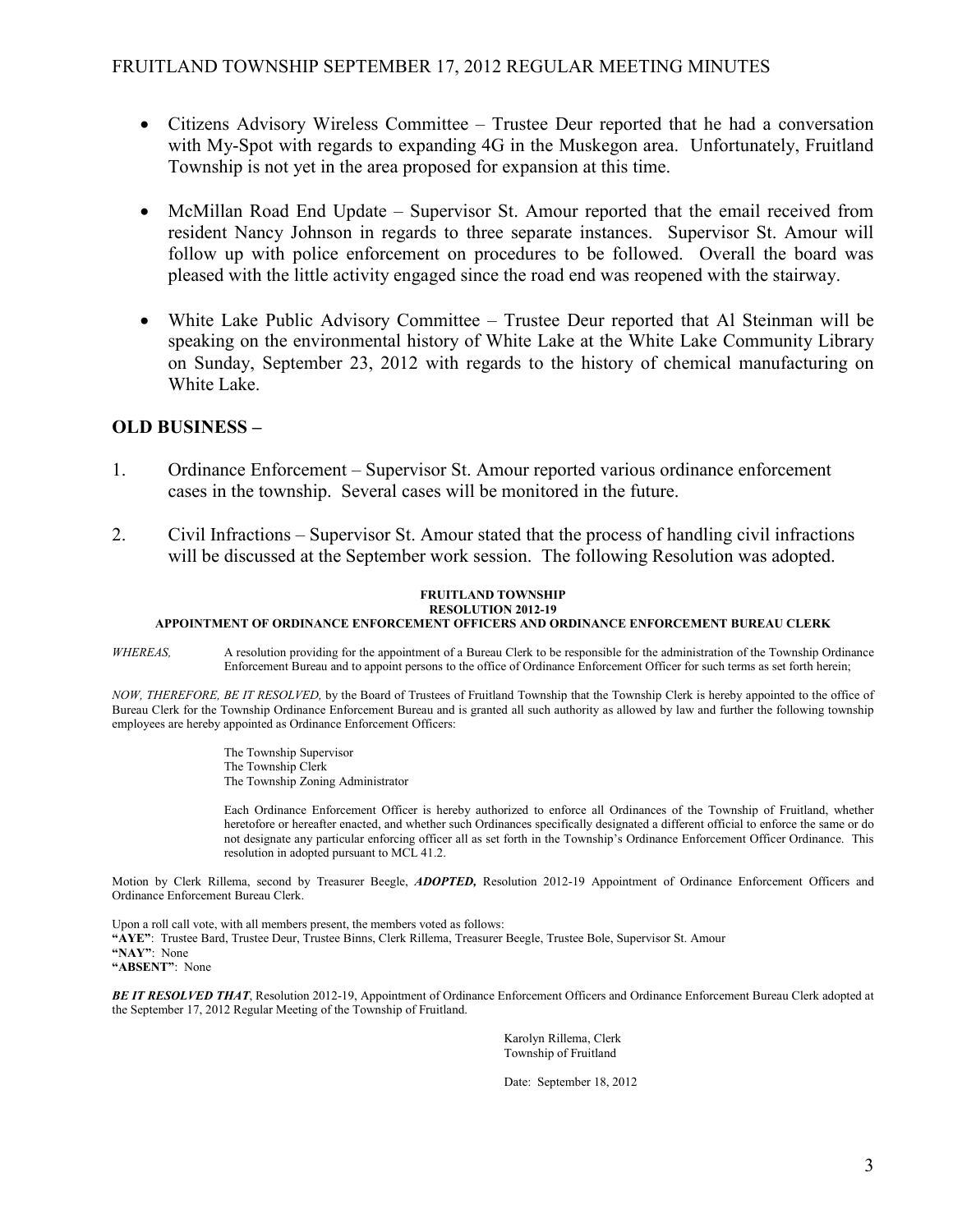## FRUITLAND TOWNSHIP SEPTEMBER 17, 2012 REGULAR MEETING MINUTES

- 3. Policies & Procedures, Employee Handbook Supervisor St. Amour stated that Attorney Even reviewed and continued discussion will take place at the October work session on the bid process and language changes to the sexual harassment section of the handbook.
- 4. Lamos Road End Supervisor St. Amour stated that Zoning Administrator Sandel scheduled a survey to be done of the road end at a cost of \$285.00. Once the survey is completed and construction to the east slows, posts will be placed along east/west boundaries with signage for public area use.
- 5. Murray Road and Todd Road Projects Supervisor St. Amour stated that Murray Road does not meet the asset management plan of the MCRC. The township is willing to cover 60% of the cost as it has done recently on other road projects. The MCRC would be willing to cover engineering costs of approximately 20% and the remaining would need to be covered by special assessment. Supervisor St. Amour has asked the MCRC for a final quote to replace Murray Road as it currently is designed and will then send postcards to residents of Murray Road and Starboard Drive surveying them for willingness to pay by special assessment.
- 6. Health Insurance Fringe –

Motion by Trustee Deur, second by Trustee Bard, **ADOPTED**, to amend Article R1 Health Insurance and Life Insurance Ordinance, Section R1.02 Item Number(s) 4 and 5 to read as follows: Should the employee/elected official select to cover other family members, the additional cost will be as follows: 100% personal cost for 2009 and thereafter. Should an employee or elected official select not to participate in this health insurance plan, they will receive a monthly incentive of \$275.00. Such premium or charges shall be paid from the general fund of the township. This ordinance amendment shall take effect on the date of publication.

Roll Call Vote: Trustee Bole AYE, Trustee Deur AYE, Trustee Binns AYE, Clerk Rillema AYE, Treasurer Beegle AYE, Trustee Bole AYE, Supervisor St. Amour NAY – motion carried

# NEW BUSINESS –

- 1. Charge for Dock Use Supervisor St. Amour talked with the MCRC about placing a money collection box at the Scenic Drive Road End. Conversation was that an agreement could probably be drawn up but offered concern for parking and safety at the road end. Conversation of the Board discouraged the placement of such collection box due to our inability to monitor, availability for vandalism and parking issues at this time.
- 2. Mason Drain and Partridge Drain Supervisor St. Amour stated that Muskegon County Drain Commissioner Fisher has retained the firm of Fitzgerald Henne & Associates, Inc., to study the Mason Drain and Partridge Drain to determine if improvements or maintenance is necessary. The firm was scheduled to meet with Zoning Administrator Sandel last Wednesday, September 12, but did not show. Supervisor St. Amour has asked Zoning Administrator Sandel to follow up on the firm's assessment.
- 3. Cancel Official Payments –